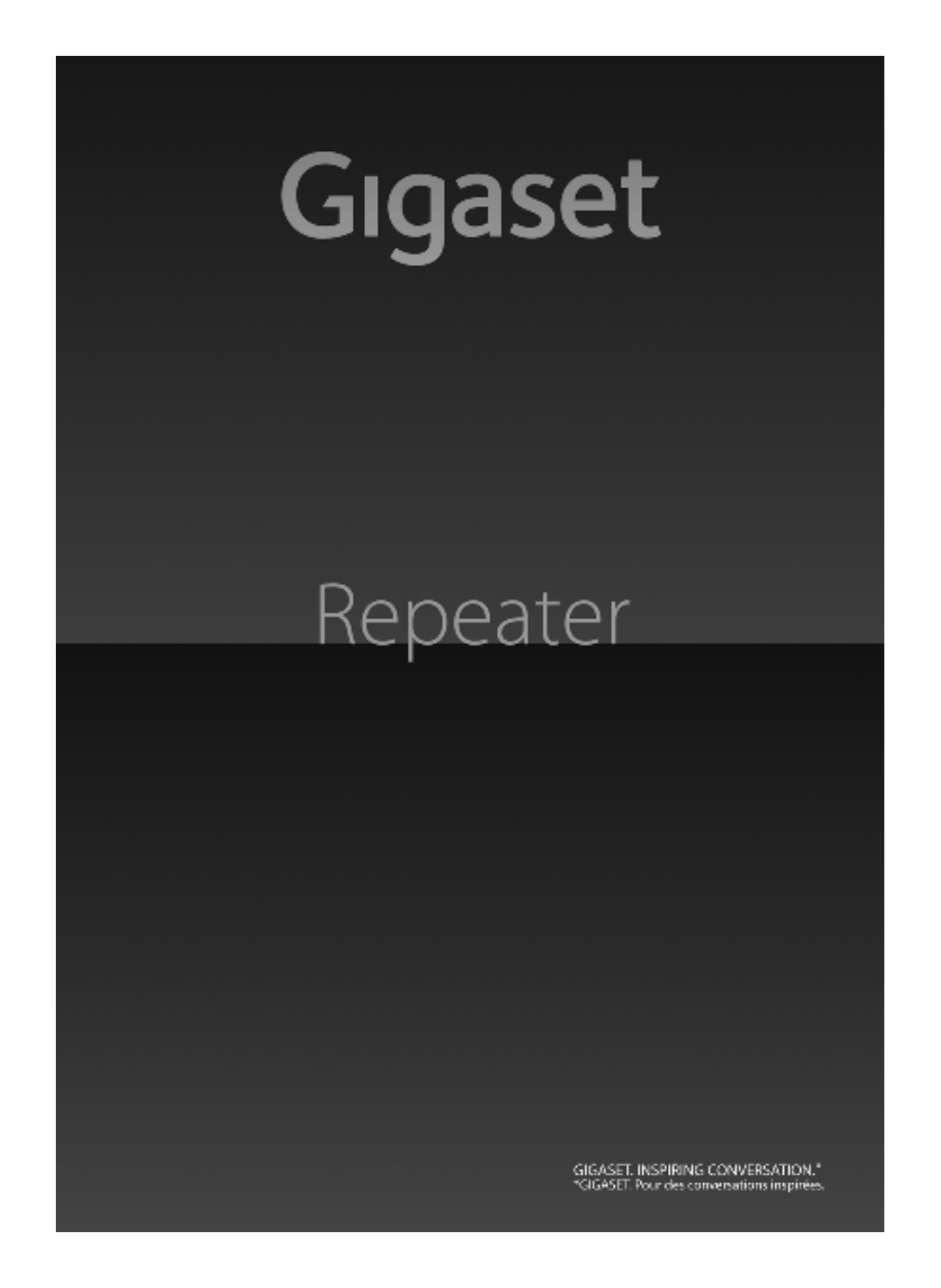#### Important information

#### **Application**

For Gigaset cordless telephones.

#### **Safety precautions**

#### **Note:**

Read the safety precautions and the manual before use. Explain their contents to your children, and the potential hazards associated with using the device.



Only use the power supply unit supplied, as indicated on the underside of the device.



The operation of medical appliances may be affected. Be aware of the technical conditions in your particular environment, e.g. doctor's surgery.

Maintain sufficient distance from other electronic devices (e.g. PC), as these can interfere with operation.



Do not install the device in a bathroom or shower. It is not waterproof.



Do not use the device in environments with a potential explosion hazard, e.g. auto paint shops.



If you give your Gigaset Repeater to someone else, make sure you also give them the manual.



All electrical and electronic products should be disposed of separately from the municipal waste stream via designated collection facilities appointed by the government or the local authorities.

This crossed-out wheeled bin symbol on the product means the product is covered by the European Directive 2002/96/EC.

The correct disposal and separate collection of your old appliance will help prevent potential negative consequences for the environment and human health. It is a precondition for reuse and recycling of used electrical and electronic equipment.

For more detailed information about disposal of your old appliance, please contact your local council refuse centre or the original supplier of the product.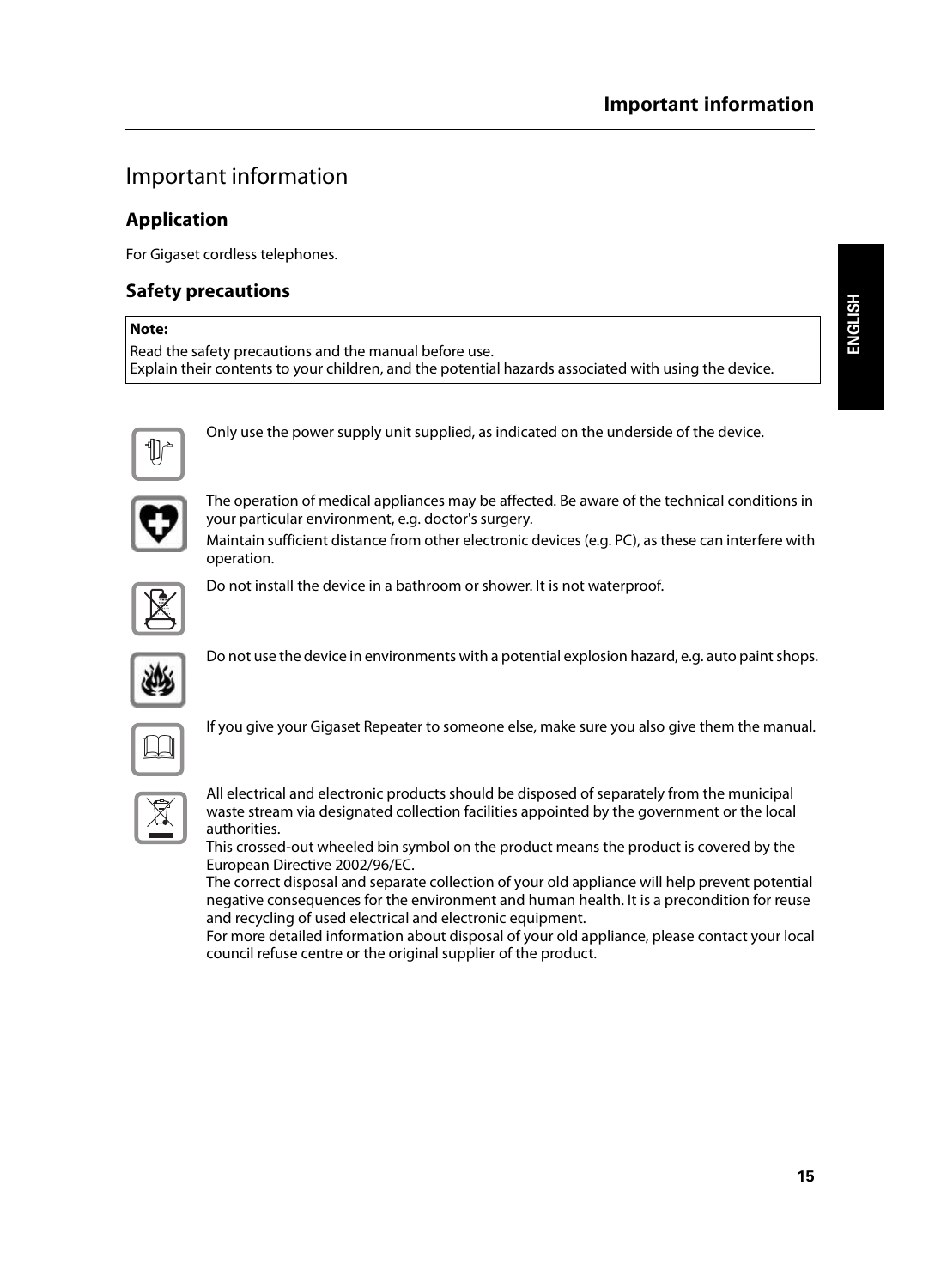#### **Contents of the package**

- 1 Gigaset Repeater
- 1 power supply unit for Gigaset Repeater
- These operating instructions

#### **Maintenance**

Simply wipe the device with a damp cloth or an antistatic cloth. Do not use solvent or a microfibre cloth. Never use a dry cloth as this can cause static.

#### Introduction

Your Gigaset Repeater extends the reception range of a maximum of 2 handsets. Up to 6 Gigaset Repeater units can be used with a single base station thus making available extra extended reception range for each 2 handsets respectively.

The maximum number of handsets that can be registered at your base station is not affected by the Gigaset Repeater.



Before you start to register the units, install the Gigaset Repeater in close proximity to the base station and a power supply point. If a Gigaset Repeater is already in use, it must be switched on and positioned next to the base station before registration can commence.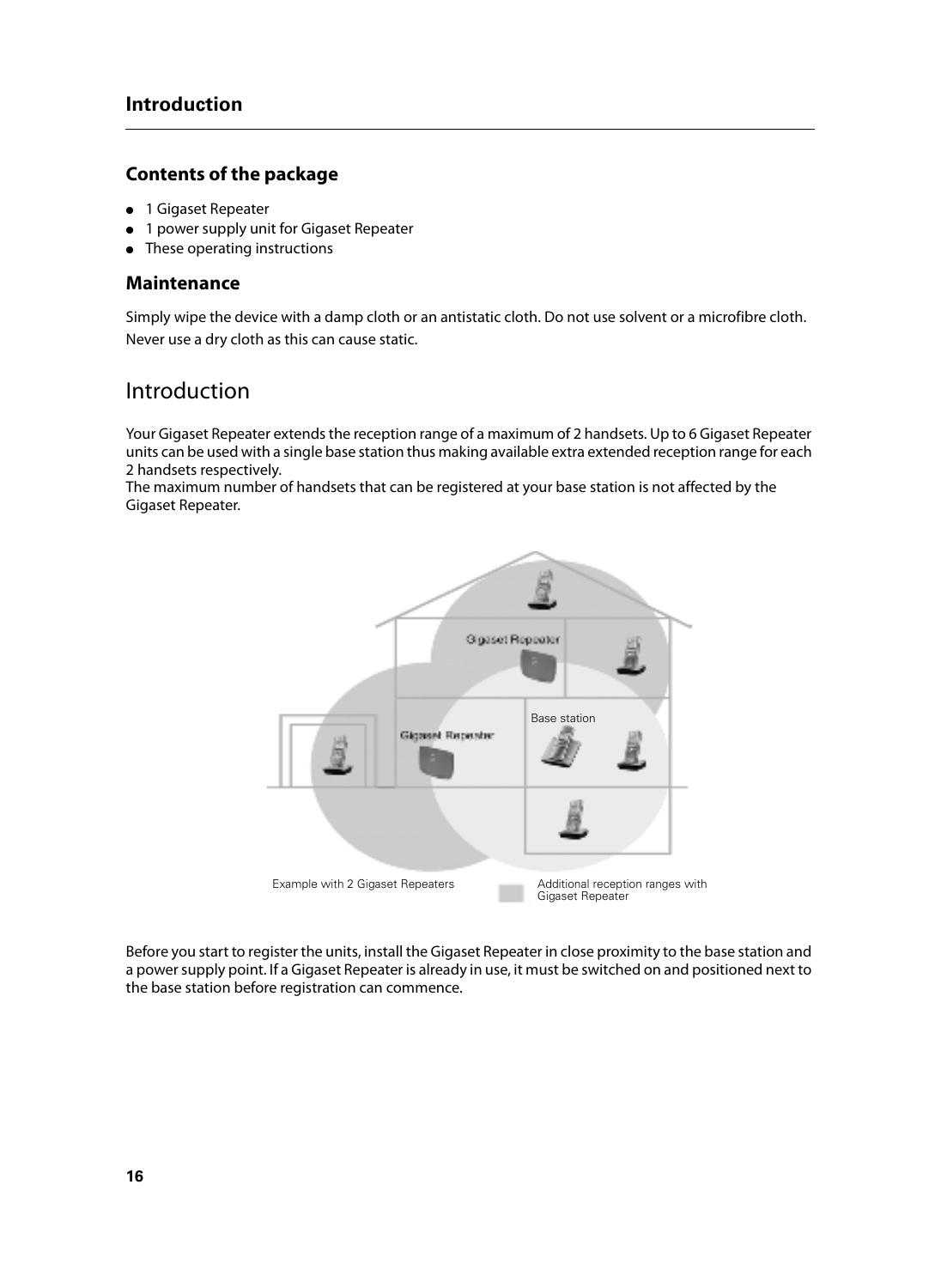**ENGLISH**

Socket for power lead LED's Registration button The power lead supplied is plugged into the socket on the Gigaset Repeater's rear side. The different operating modes are indicated on the front of the Repeater unit by means of two LED's (for an explanation, see page 19).

#### Preparing

Please refer to the user guide for your phone to check whether your base station is suitable for operating the repeater and how to prepare it for registering the repeater.

If a repeater can register at your base station, make sure repeater mode is **enabled**.

#### **Automatic registration**

Carry out the following steps:



\$ Gigaset Repeater is **enabled** (power plug inserted). The device is then in registration mode for a period of five minutes.

Place the base station in Repeater registration mode in the same way as you would to manually register a handset. Please refer to the operating instructions for your base station.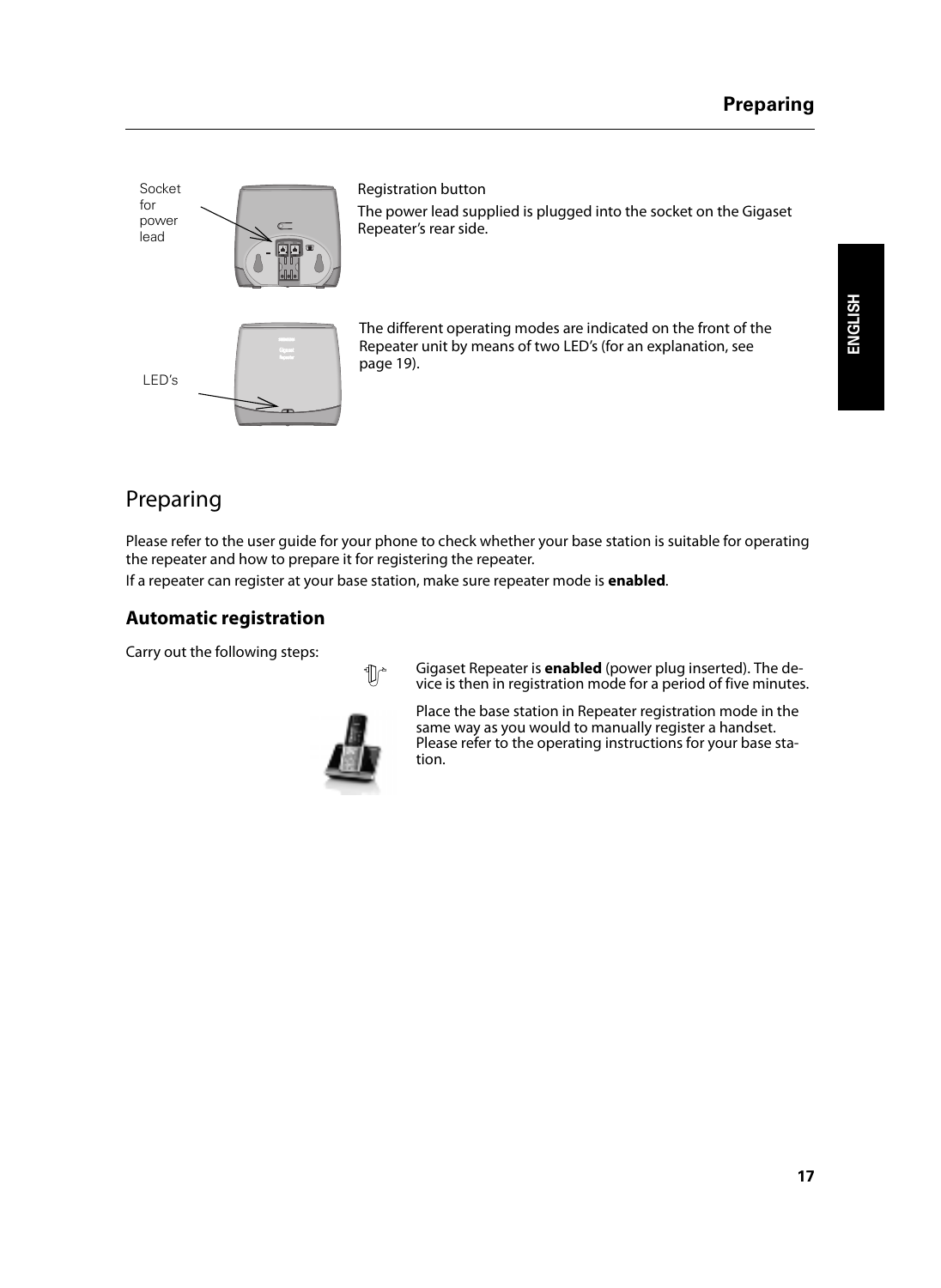#### **Manual registration**

Carry out the following steps:



Gigaset Repeater is **enabled** (power plug inserted).

Place the base station in Repeater registration mode in the same way as you would to manually register a handset. Please refer to the operating instructions for your base station.

To perform manual registration, press the registration button for 4 seconds (it can be found on the rear of the device, see figure above).

Enter the number of the repeater (talk button, choose between 2 - 7) on any (registered) handset and then press the hash key.

If you are registering a number of repeaters at your base station, make sure to assign them different numbers.

#### Ensure that other base stations close to the Gigaset Repeater are not in registration mode during this process.



The left LED on the Gigaset Repeater flashes continually. After a short while the LED stays on permanently indicating that registration is complete and that the unit is ready for operation.

#### The Gigaset Repeater can be registered independently of the length of an audible registration tone or a display at the base station. If registration is not successful, the LED on the Gigaset Repeater will flash continuously. In this case, repeat the procedure.

#### **Repeating registration**

You can reregister the Gigaset Repeater at any time, for example if initial registration was unsuccessful, or if the Gigaset Repeater is to be registered at another base station for the first time.

Before registering the Gigaset Repeater once again (e.g. at a different base station), please reset the Gigaset Repeater beforehand as described below:

- $\mathbb{R}^*$  Switch on the unit (power plug inserted)
- Press the registration button for at least 10 seconds to reset

The Gigaset Repeater is now ready to be registered again as described above. This is signalled by the LED which flashes continually once the power plug is reconnected.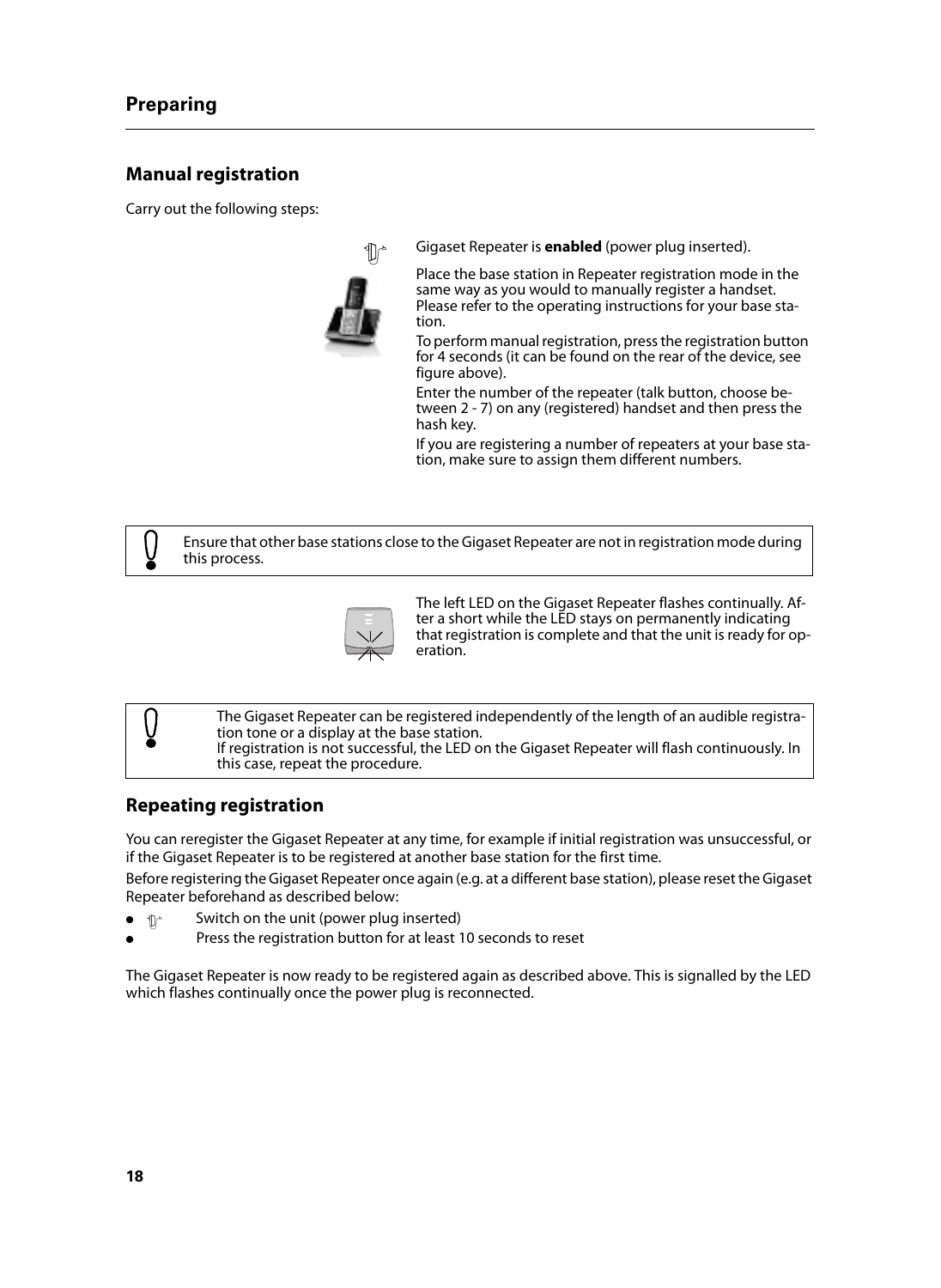#### **Installation**

Once you have registered your Gigaset Repeater you can install it wherever you would like to extend the reception range of your handsets. However, you must ensure that there is a power point at the place of installation and that the left LED remains on constantly after the device has been switched on.

If the left LED flashes, the Gigaset Repeater is too far away from the base station or reception is being hindered by thick walls or metal objects for example (e.g. radiators).

When looking for a suitable installation site, a useful guide is a handset which requires a good connection with the base station at the Gigaset Repeater installation site.

To operate a handset for the first time in the extended Gigaset Repeater area, switch off the handset within the new reception range of the Gigaset Repeater, but outside the reception range of the base station and then switch it back on again:



If you are using more than one Gigaset Repeater in the area of your base station, you must keep the Gigaset Repeaters at least 10m apart.

#### **LED display of functions**

There are two green LEDs on the centre front of the housing. The left LED displays registration and operation function, the right LED displays the handset-traffic via this repeater:

#### **Left LED states:**

| Dark                     | power supply off                                                 |
|--------------------------|------------------------------------------------------------------|
| Flashing                 | no link to base station                                          |
| Continuous lighting      | normal link to base station                                      |
| Intermittent flashing    | ready to register                                                |
| Fast flashing            | manual registration: the repeater waits for input on the handset |
| <b>Right LED states:</b> |                                                                  |
| Dark                     | no traffic                                                       |
| Flashing once            | one handset link via repeater                                    |
| Flashing twice           | two handset link via repeater                                    |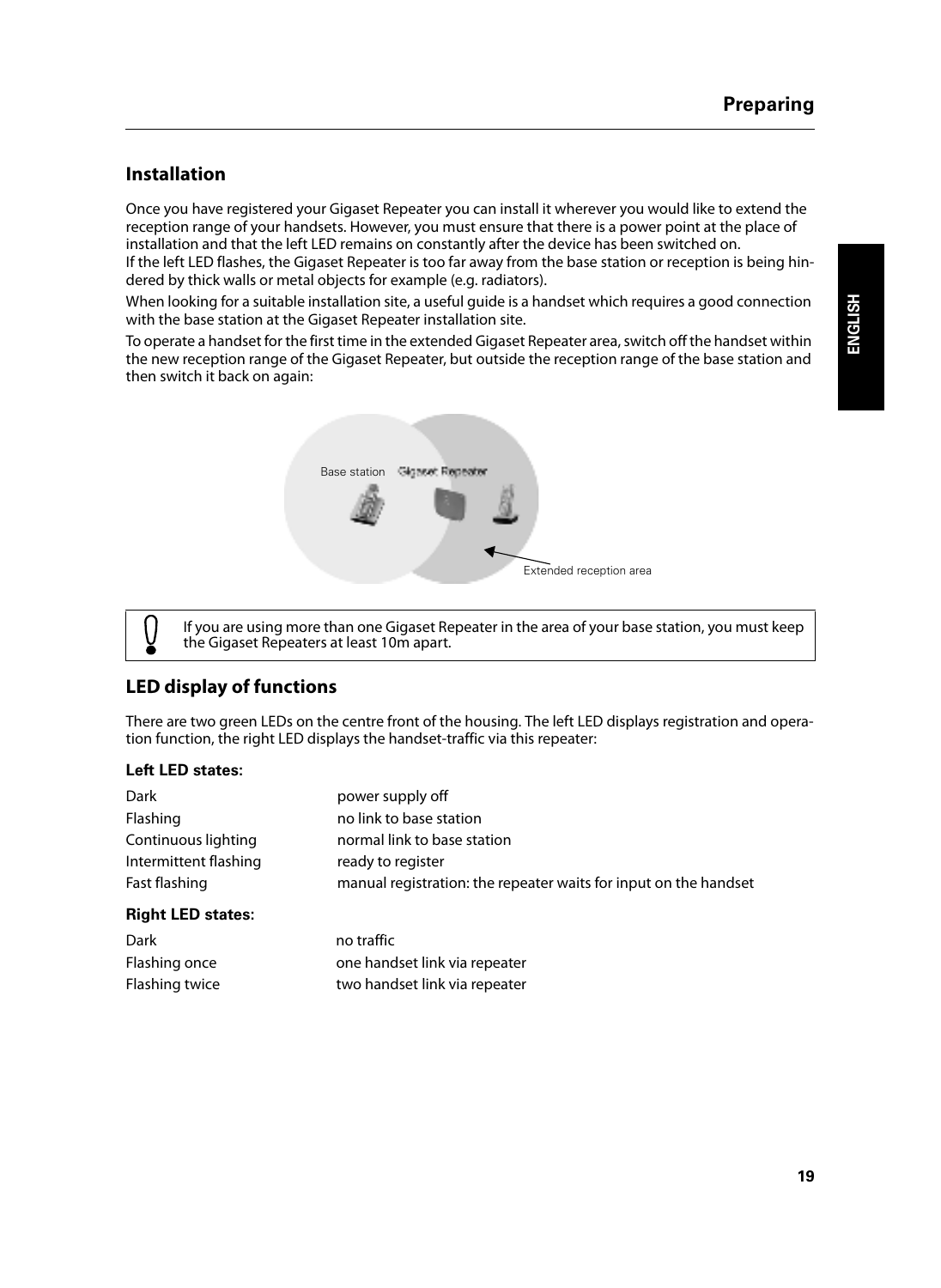#### **Using the verification tone**

The verification tone enables you to establish whether or not the handset is working in the extended area of the Gigaset Repeater. This tone is audible on the activated handset as long as the unit is connected to the Gigaset Repeater.

Carry out the procedure described below on your Gigaset Repeater in order to switch the verification tone on and off:

- $\bullet$   $\mathbb{R}$  Switch on the unit (power plug inserted)
- Press the registration button for at least 20 seconds to switch on/off

#### Miscellaneous

#### **Troubleshooting**

| Problem                                                                                | Cause                                                                                                        | Action                                                                    |
|----------------------------------------------------------------------------------------|--------------------------------------------------------------------------------------------------------------|---------------------------------------------------------------------------|
| Left LED flashes continuously<br>when the registration procedure<br>has been concluded | No radio connection to the<br>base station                                                                   | Repeat registration                                                       |
| Left LED flashes continuously at a No radio connection to the<br>selected location     | base station                                                                                                 | Select a new location                                                     |
| Left LED does not light up at all                                                      | No power                                                                                                     | Check the power point                                                     |
| No reception of the handset in<br>the area of the repeater                             | Repeater not registered<br>No radio connection to the<br>base station<br>Handset cannot find the<br>repeater | Repeat registration<br>Select a new location<br>Switch handset on and off |

#### **Technical data**

| Standards:             | Compatible to DECT, GAP                   |
|------------------------|-------------------------------------------|
| Radio frequency range: | 1880 MHz - 1900 MHz                       |
| Transmit power:        | 10 mW average power per channel           |
| Range:                 | max. 300 m outdoors,<br>max. 50 m indoors |
| Power supply:          | 220/230 V, 50 Hz (plug-in power unit)     |
| Power consumption:     | 6 VA                                      |
| Operating temperature: | $-10$ °C to $+45$ °C                      |
| Dimensions (mm):       | 131 x 111 x 50 (LxBxH)                    |
| Weight:                | 136 g                                     |
| Power cable length:    | approx. 3 m                               |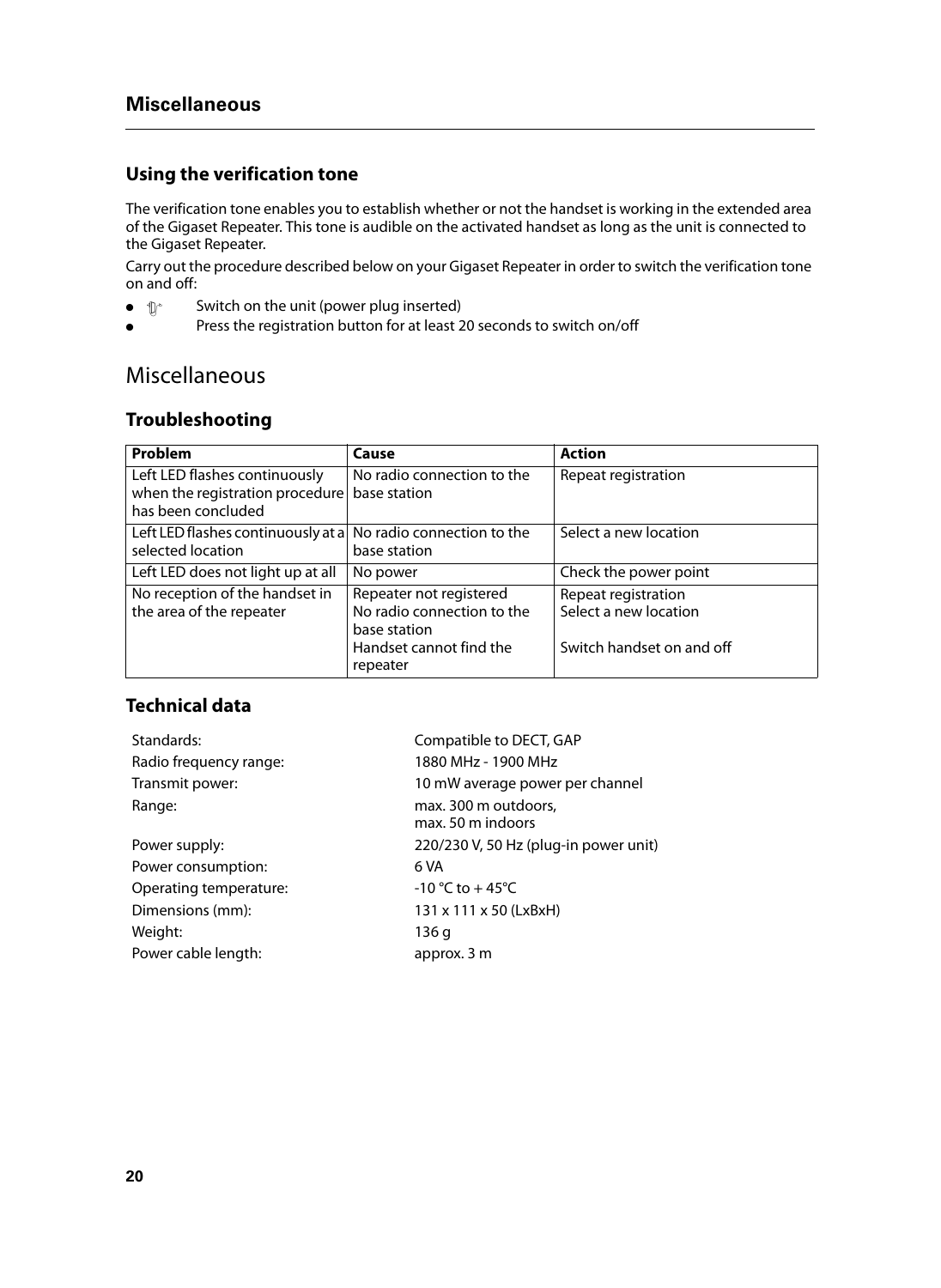#### **Service (Customer Care)**

You have questions? As a Gigaset customer, you can take advantage of our comprehensive service offerings. You can find help quickly in this User Manual and in the service pages of our Gigaset online portal. Please register your phone right after purchase.

This enables us to provide you with even better service regarding questions or a warranty claim. Your personal user account enables you to directly contact our customer service by email.

Our representatives are available on the telephone hotlines for more advanced questions or immediate consultation.

#### **United Kingdom**

www.gigaset.com/uk/service

#### **Service Hotline: 0845 367 0812**

(local call cost charge)

#### **Ireland**

www.gigaset.com/ie/service

#### **Service Hotline: 1850 777 277**

#### (6.6561 Ct./Call)

Please note that if the Gigaset product is not sold by authorised dealers in the national territory the product may not be fully compatible with the national telephone network. It is clearly specified on the box near the CE mark as well as on the bottom of the base station for which country/countries the equipment has been developed. If the equipment is used in a manner inconsistent with this advice or with the instructions of the manual and on the product itself, this may have implications on the conditions for warranty or guarantee claims (repair or exchange of product).

In order to make use of the warranty, the product purchaser is asked to submit a receipt which proves the date of purchase (date from which the warranty period starts) and the type of goods that have been purchased.

#### **Customer Service & Assistance**

Do you have any questions? As a Gigaset customer, you can find help quickly in this User Manual and in the service section of our Gigaset online portal www.gigaset.com/service.

In our constantly updated online service you can find:

- Extensive information about our products
- FAQ compilations
- Keyword search to help find topics quickly
- Compatibility database: Find out which base stations and handsets can be combined.
- Product comparison: Compare the features of several products with each other.
- Downloads for user manuals and current software updates
- E-mail contact form for customer service

Please register your phone online right after purchase.

This enables us to provide you with even better service regarding questions or an after sales query/issue/ claim. In order to contact our customer service via email, please use the email contact form from our Gigaset online portal after selecting your home country.

Our representatives are also available on the telephone hotlines for consultation.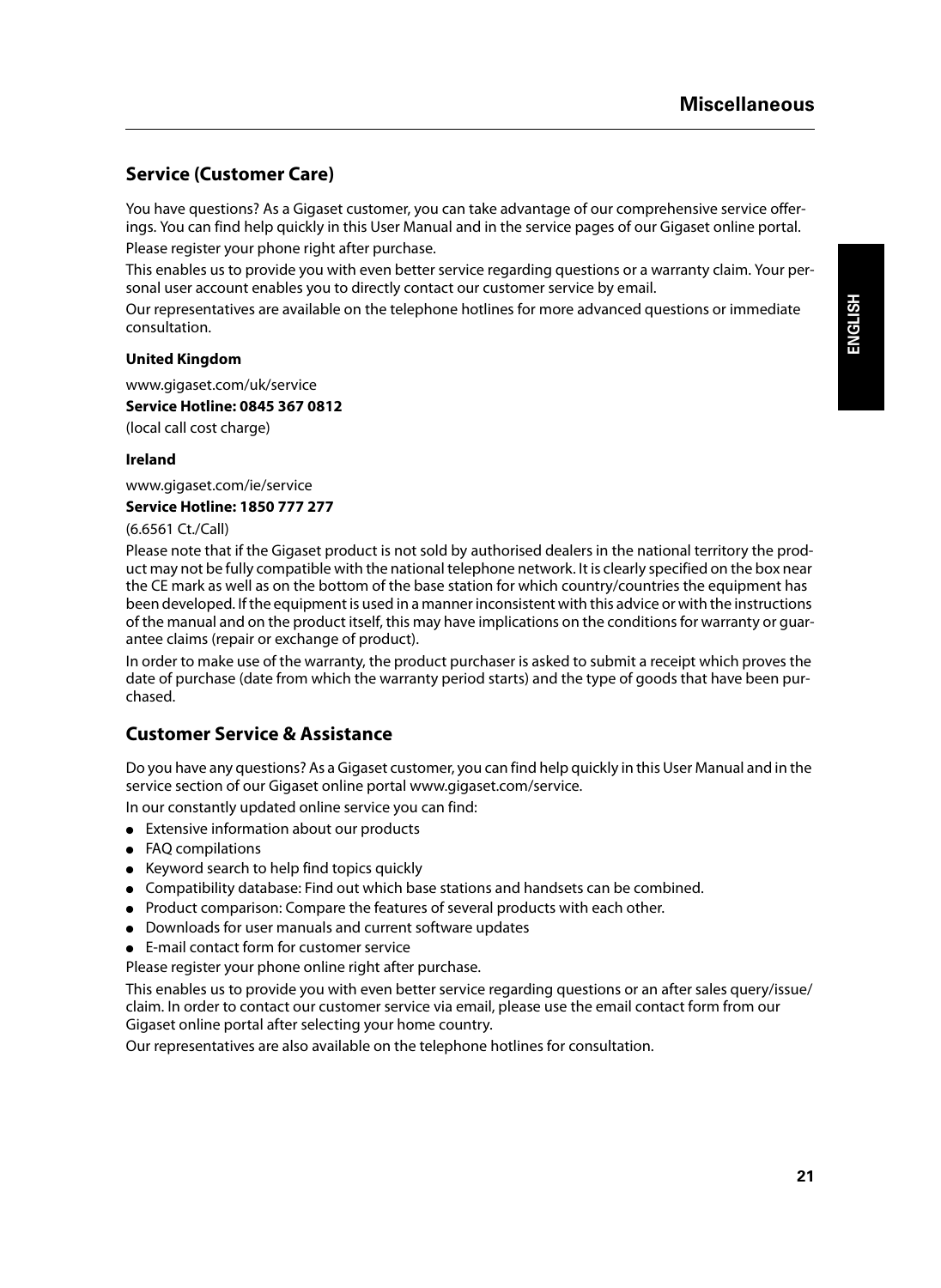#### **Customer Service & Assistance**

| Australia  1300 780 878                                                                       |  |
|-----------------------------------------------------------------------------------------------|--|
| Austria 0043 1 311 3046                                                                       |  |
|                                                                                               |  |
| Belgium 0 78 15 66 79                                                                         |  |
| Bosnia Herzegovina 033 276 649                                                                |  |
| Brazil  4003 3020                                                                             |  |
| (grandes cidades e regiões metropolitanas -                                                   |  |
| Custo de uma ligao local)                                                                     |  |
|                                                                                               |  |
| (demais localidades - Gratuito)                                                               |  |
| Bulgaria +359 2 9710666<br>(0.50 евро на минута от всички държави за                          |  |
| стационарни телефони. За обаждания от                                                         |  |
| мобилни телефони може да има други цени).                                                     |  |
| Canada  1-866 247-8758                                                                        |  |
| China 0 21 400 670 6007 (RMB 0.11)                                                            |  |
| Croatia01 2456 555 (0,23 Kn)                                                                  |  |
| Czech Republic. 0 233 032 727                                                                 |  |
| Denmark +45 (0) 35 25 86 00                                                                   |  |
| Finland 09 231 134 25                                                                         |  |
| France +33 170 706 181                                                                        |  |
| Coût d'un appel local depuis une ligne fixe                                                   |  |
| France Télécom.                                                                               |  |
| Germany 01805 333 222                                                                         |  |
| Der Anruf kostet Sie aus den deutschen Fest-                                                  |  |
| netzen 0,14 € pro Minute. Anrufe aus den deut-<br>schen Mobilfunknetzen kosten höchstens 0,42 |  |
| $\epsilon$ pro Minute.                                                                        |  |
|                                                                                               |  |
|                                                                                               |  |
| της Ελλάδας. Για κλήσεις από κινητό ίσως ισχύουν                                              |  |
| άλλες χρεώσεις)                                                                               |  |
| Hong Kong  2763 0203                                                                          |  |
|                                                                                               |  |
| Hungary  01 267 21 09 (27 Ft)                                                                 |  |
| IndiaPlease refer to your                                                                     |  |
| local warranty card                                                                           |  |
|                                                                                               |  |
| $\ldots \ldots \ldots \ldots \ldots \ldots \ldots \ldots (62-21) 888856000$                   |  |
| Ireland 18 50 77 72 77                                                                        |  |
| Italy 199.15.11.15<br>(€ cent 8,36 + IVA al minuto da telefono fisso                          |  |
| della rete Telecom Italia senza scatto alla ris-                                              |  |
| posta mentre per le chiamate effettuate attra-                                                |  |
|                                                                                               |  |

| verso la rete di altri operatori fissi o mobili con-<br>sultate le tariffe del vostro operatore) |
|--------------------------------------------------------------------------------------------------|
| Jordan  00962 6 5625460/1/2                                                                      |
| Kuwait +965 -22458737/22458738                                                                   |
| Lebanon +9611240259/                                                                             |
|                                                                                                  |
|                                                                                                  |
| Luxembourg  +352 8002 3811                                                                       |
| Malaysia  +603-8076 9696                                                                         |
| Malta +390 2360 46789 (0,10 €)                                                                   |
| Mexico<br>01800 999 4442738 (01800 999 GIGASET)                                                  |
|                                                                                                  |
| Netherlands 0900-3333102<br><br>(0,25 € per minuut (vast net). Voor oproepen uit                 |
| het mobiele netwerk kunnen andere prijzen                                                        |
| qelden.)                                                                                         |
| New Zealand 0800 780 878                                                                         |
| Norway  22 70 84 00                                                                              |
| (Oppstartskost 89 øre + 15 øre pr minutt fra                                                     |
| fasttelefon linje. For samtaler fra mobil vil det                                                |
| gjelde egne priser.)                                                                             |
| Oman+968 709281 Ext. 49/21/75                                                                    |
| Poland  801 140 160                                                                              |
| Portugal  (351) 808 781 223                                                                      |
| (custo de uma chamada local)                                                                     |
| Qatar  00974 4257777 / 00974 4257844                                                             |
| Romania +40 021 204 9130                                                                         |
| Russia8 (495) 2281312                                                                            |
| Saudi Arabia 00966 2 6500282 Ext. 209                                                            |
|                                                                                                  |
| Serbia 0800 222 111                                                                              |
| Singapore 6735 9100                                                                              |
| Slovak Republic  02 59 68 22 66 (4,428 sk)                                                       |
|                                                                                                  |
| South Africa+2711 46 13 181                                                                      |
| Spain 902 103935                                                                                 |
| Sweden  87 50 99 11                                                                              |
| Switzerland  0848 212 000                                                                        |
|                                                                                                  |
|                                                                                                  |
| Turkey  0216 459 98 59                                                                           |
| Ukraine  +380-44-451-71-72                                                                       |
| United Arab Emirates +97144458255/                                                               |
| +97144458254                                                                                     |
| United Kingdom. 0 84 53 67 08 12                                                                 |
| USA1-866 247-8758                                                                                |
| Vietnam 1900 545 416                                                                             |
|                                                                                                  |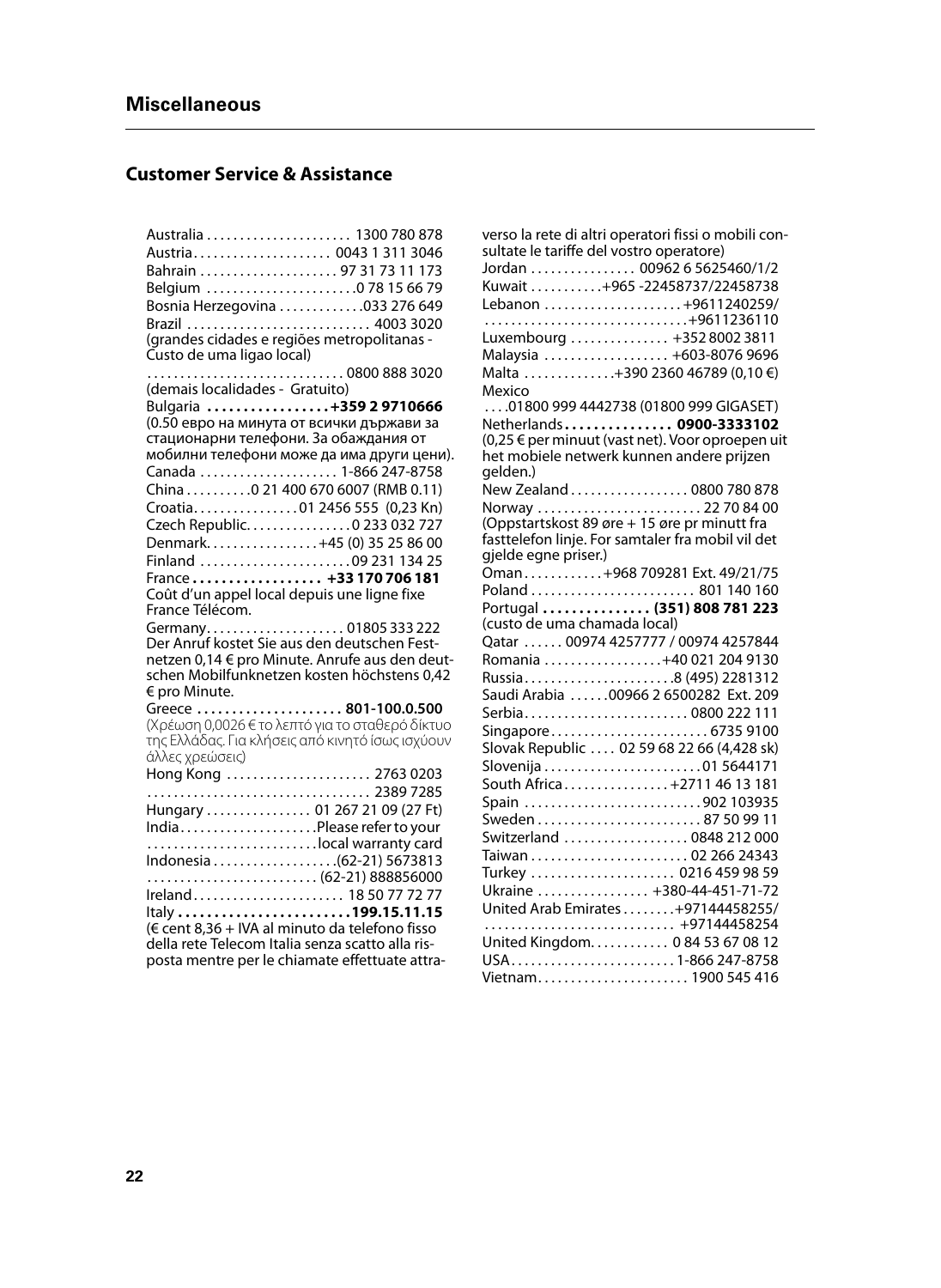#### **Authorisation**

This device is intended for use within the European Economic Area and Switzerland. If used in other countries, it must first be approved nationally in the country in question.

Country-specific requirements have been taken into consideration.

We, Gigaset Communications GmbH, declare that this device meets the essential requirements and other relevant regulations laid down in Directive 1999/5/EC.

A copy of the 1999/5/EC Declaration of Conformity is available at this Internet address: http://www.gigaset.com/docs.

### $C\epsilon$  0682

#### **Guarantee Certificate United Kingdom**

Without prejudice to any claim the user (customer) may have in relation to the dealer or retailer, the customer shall be granted a manufacturer's Guarantee under the conditions set out below:

- In the case of new devices and their components exhibiting defects resulting from manufacturing and/ or material faults within 24 months of purchase, Gigaset Communications shall, at its own option and free of charge, either replace the device with another device reflecting the current state of the art, or repair the said device. In respect of parts subject to wear and tear (including but not limited to, batteries, keypads, casing), this warranty shall be valid for six months from the date of purchase.
- This Guarantee shall be invalid if the device defect is attributable to improper treatment and/or failure to comply with information contained in the user guides.
- This Guarantee shall not apply to or extend to services performed by the authorised dealer or the customer themselves (e.g. installation, configuration, software downloads). User guides and any software supplied on a separate data medium shall be excluded from the Guarantee.
- The purchase receipt, together with the date of purchase, shall be required as evidence for invoking the Guarantee. Claims under the Guarantee must be submitted within two months of the Guarantee default becoming evident.
- Ownership of devices or components replaced by and returned to Gigaset Communications shall vest in Gigaset Communications.
- This Guarantee shall apply to new devices purchased in the European Union. For Products sold in the United Kingdom the Guarantee is issued by: Gigaset Communications UK Limited, Quatro House, Lyon Way, Camberley, Surrey, GU16 7ER.
- Any other claims resulting out of or in connection with the device shall be excluded from this Guarantee. Nothing in this Guarantee shall attempt to limit or exclude a Customers Statutory Rights, nor the manufacturer's liability for death or personal injury resulting from its negligence.
- The duration of the Guarantee shall not be extended by services rendered under the terms of the Guarantee.
- Insofar as no Guarantee default exists, Gigaset Communications reserves the right to charge the customer for replacement or repair.
- The above provisions does not imply a change in the burden of proof to the detriment of the customer. To invoke this Guarantee, please contact the Gigaset Communications telephone service. The relevant number is to be found in the accompanying user guide.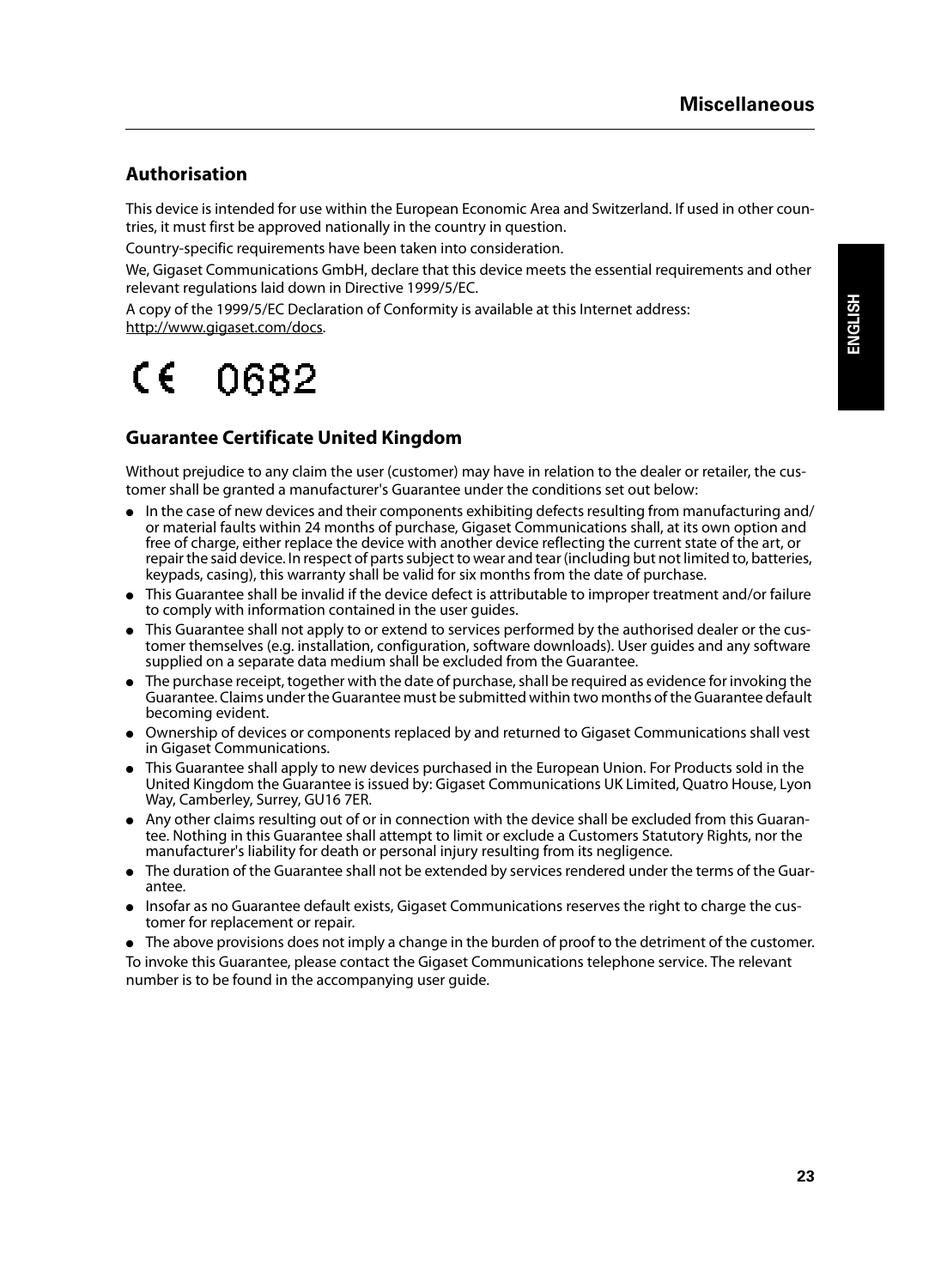#### **Guarantee Certificate Ireland**

Without prejudice to any claim the user (customer) may have in relation to the dealer or retailer, the customer shall be granted a manufacturer's Guarantee under the conditions set out below:

- In the case of new devices and their components exhibiting defects resulting from manufacturing and/ or material faults within 24 months of purchase, Gigaset Communications shall, at its own option and free of charge, either replace the device with another device reflecting the current state of the art, or repair the said device. In respect of parts subject to wear and tear (including but not limited to, batteries, keypads, casing), this warranty shall be valid for six months from the date of purchase.
- This Guarantee shall be invalid if the device defect is attributable to improper care or use and/or failure to comply with information contained in the user manuals. In particular claims under the Guarantee cannot be made if:
- The device is opened (this is classed as third party intervention)
- Repairs or other work done by persons not authorised by Gigaset Communications.
- Components on the printed circuit board are manipulated
- The software is manipulated
- Defects or damage caused by dropping, breaking, lightning or ingress of moisture. This also applies if defects or damage was caused by mechanical, chemical, radio interference or thermal factors (e.g.: microwave, sauna etc.)
- Devices fitted with accessories not authorised by Gigaset Communications
- This Guarantee shall not apply to or extend to services performed by the authorised dealer or the customer themselves (e.g. installation, configuration, software downloads). User manuals and any software supplied on a separate data medium shall be excluded from the Guarantee.
- The purchase receipt, together with the date of purchase, shall be required as evidence for invoking the Guarantee. Claims under the Guarantee must be submitted within two months of the Guarantee default becoming evident.
- Ownership of devices or components replaced by and returned to Gigaset Communications shall vest in Gigaset Communications.
- This Guarantee shall apply to new devices purchased in the European Union. For Products sold in the Republic of Ireland the Guarantee is issued by Gigaset Communications UK Limited, Quatro House, Lyon Way, Camberley, Surrey, GU16 7ER.
- Any other claims resulting out of or in connection with the device shall be excluded from this Guarantee. Nothing in this Guarantee shall attempt to limit or exclude a Customers Statutory Rights, nor the manufacturer's liability for death or personal injury resulting from its negligence.
- The duration of the Guarantee shall not be extended by services rendered under the terms of the Guarantee.
- Insofar as no Guarantee default exists, Gigaset Communications reserves the right to charge the customer for replacement or repair.
- The above provisions does not imply a change in the burden of proof to the detriment of the customer.

To invoke this Guarantee, please contact the Gigaset Communications helpdesk on 1850 777 277. This number is also to be found in the accompanying user guide.